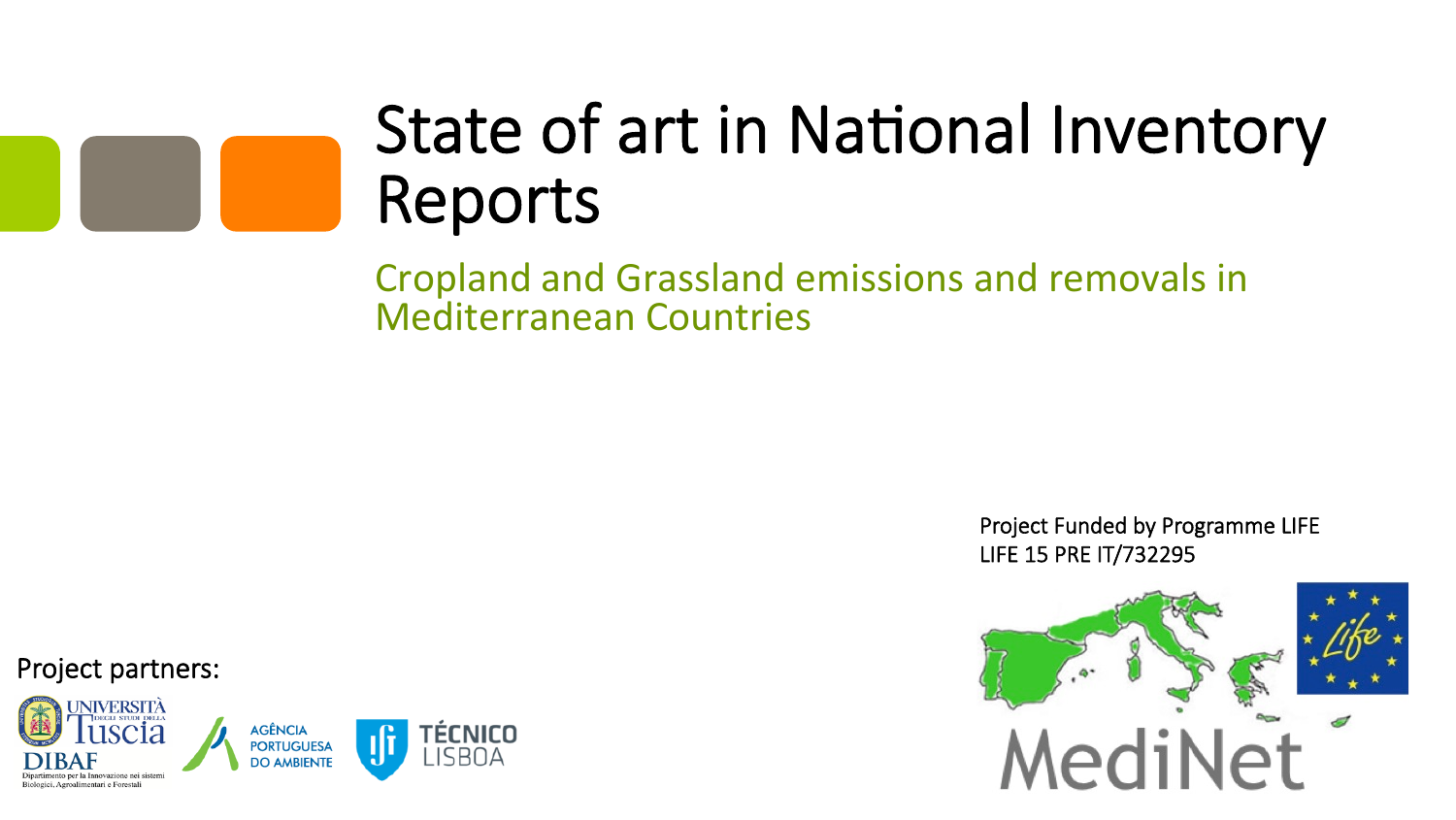

- Identification of commonalities and differences in reporting strategies in each Mediterranean Country
- Identification of common gaps in information used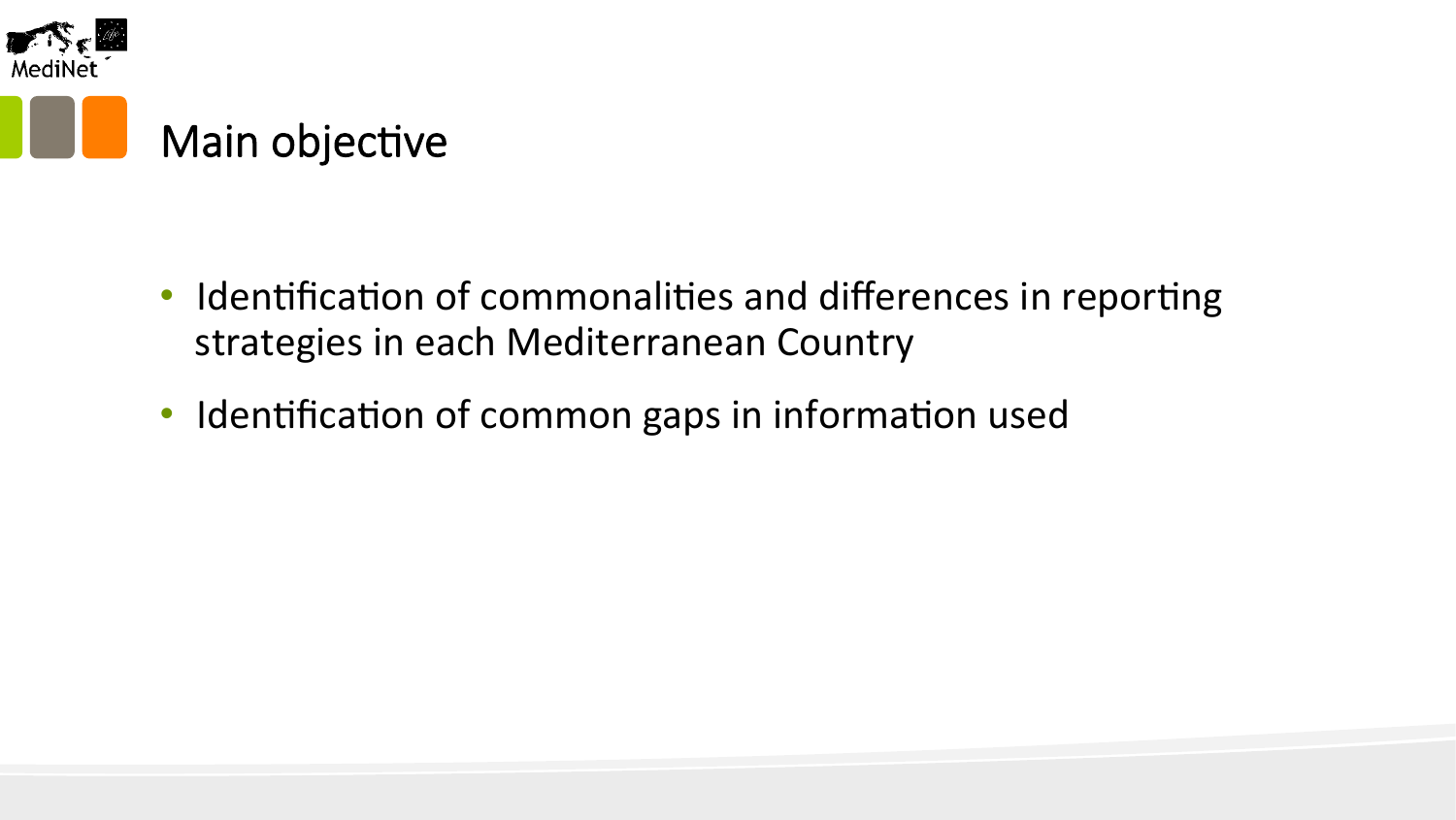

# Methodology

• Detailed desk analysis of the last NIR reports

| <b>Country</b>  | <b>Years</b> | <b>Document / Submission Date</b>       |  |
|-----------------|--------------|-----------------------------------------|--|
| <b>Croatia</b>  | 1990-2014    | NIR, 15 <sup>th</sup> June 2016         |  |
|                 |              | CRF, 15 <sup>th</sup> June 2016         |  |
| <b>Cyprus</b>   | 1990-2014    | NIR, 31th October 2016                  |  |
|                 |              | CRF, 3rd November 2016                  |  |
|                 |              | NIR, 15 <sup>th</sup> June 2016         |  |
| <b>France</b>   | 1990-2014    | CRF (KP), 7 <sup>th</sup> November 2016 |  |
| <b>Greece</b>   | 1990-2014    | NIR, 31sh May 2016                      |  |
|                 |              | CRF, 14th October 2016                  |  |
|                 | 1990-2014    | NIR, 15th April 2016                    |  |
| <b>Italy</b>    |              | CRF, 15 <sup>th</sup> April 2016        |  |
|                 |              | NIR, 12 <sup>th</sup> October 2016      |  |
| <b>Malta</b>    | 1990-2014    | CRF, 3rd December 2016                  |  |
| <b>Portugal</b> | 1990-2014    | NIR, 27 <sup>th</sup> May 2016          |  |
|                 |              | CRF, 22 <sup>nd</sup> December 2016     |  |
|                 | 1986-2014    | NIR, 14 <sup>th</sup> April 2017        |  |
| <b>Slovenia</b> |              | CRF, 12th April 2016                    |  |
|                 | 1990 - 2014  | NIR, 13th June 2016                     |  |
| <b>Spain</b>    |              | CRF, 26 <sup>th</sup> November 2016     |  |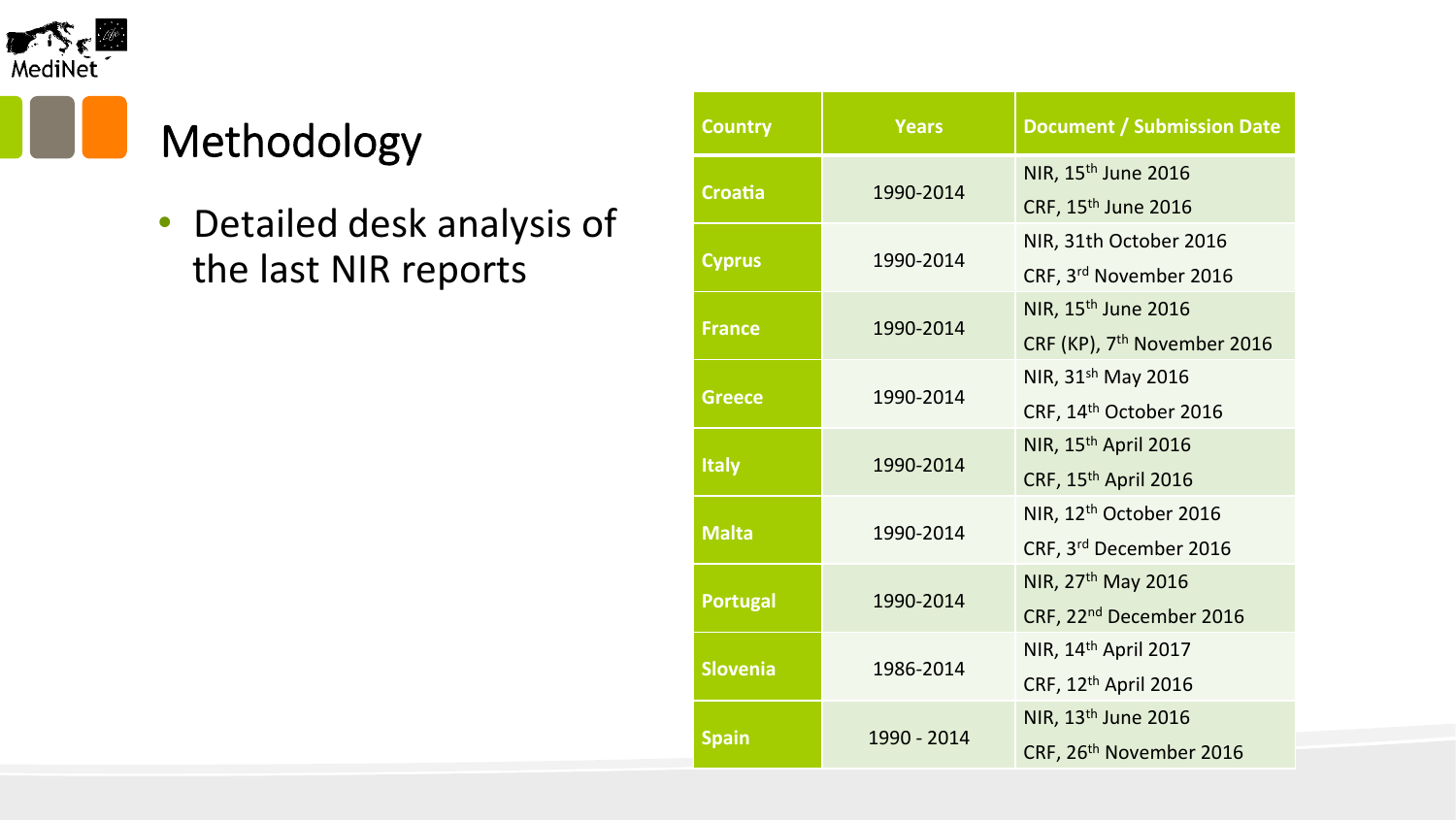

### Methodology

#### Stratification used

- Sub-categories
- Special management used

#### **Activity data**

- How the area is reported
- How change in area conversions are reported
- Who provides the data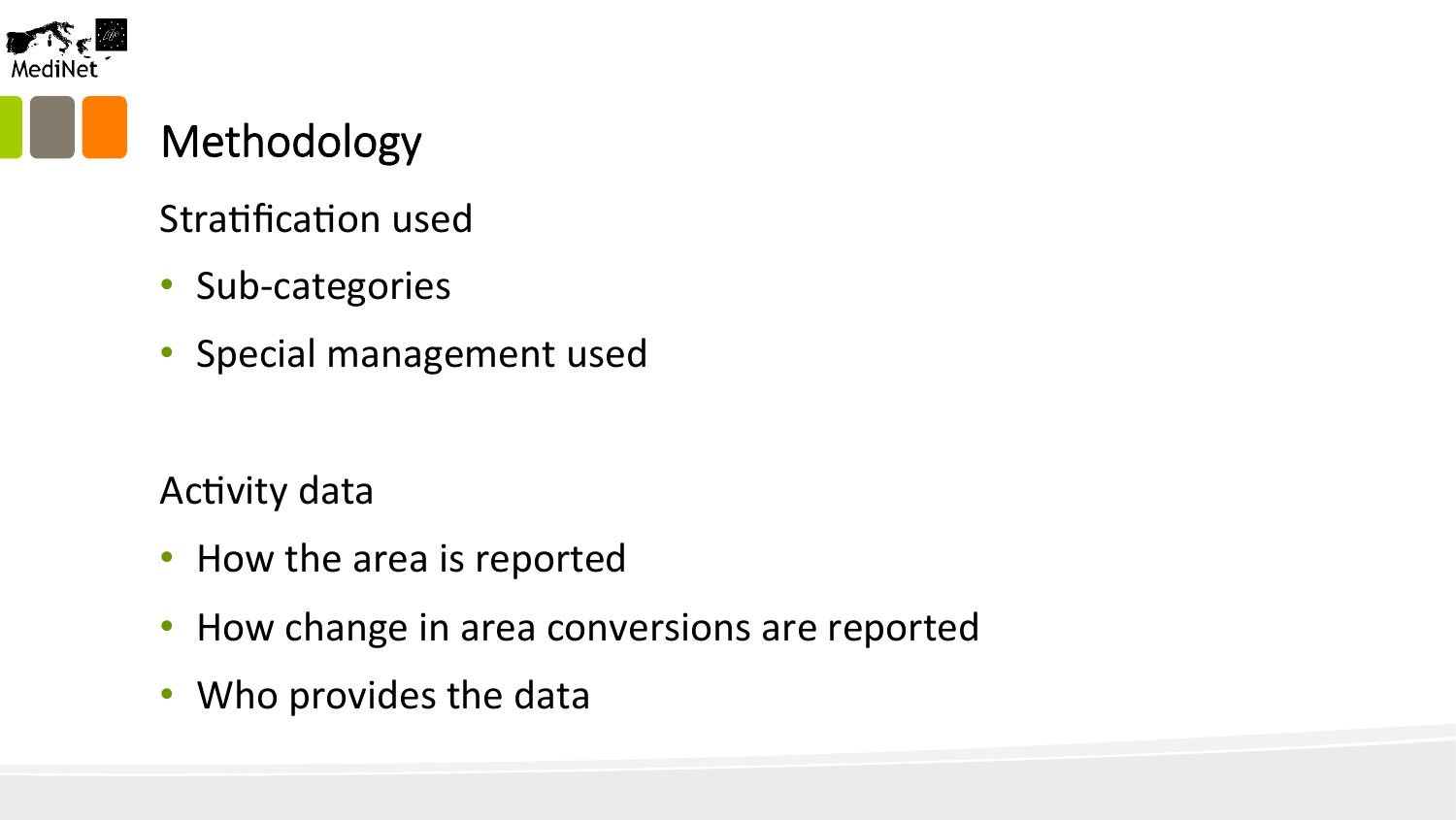

# Methodology

Living biomass/ Dead wood and litter data

- How the pool is considered
- Emission factors used
- Who provides the data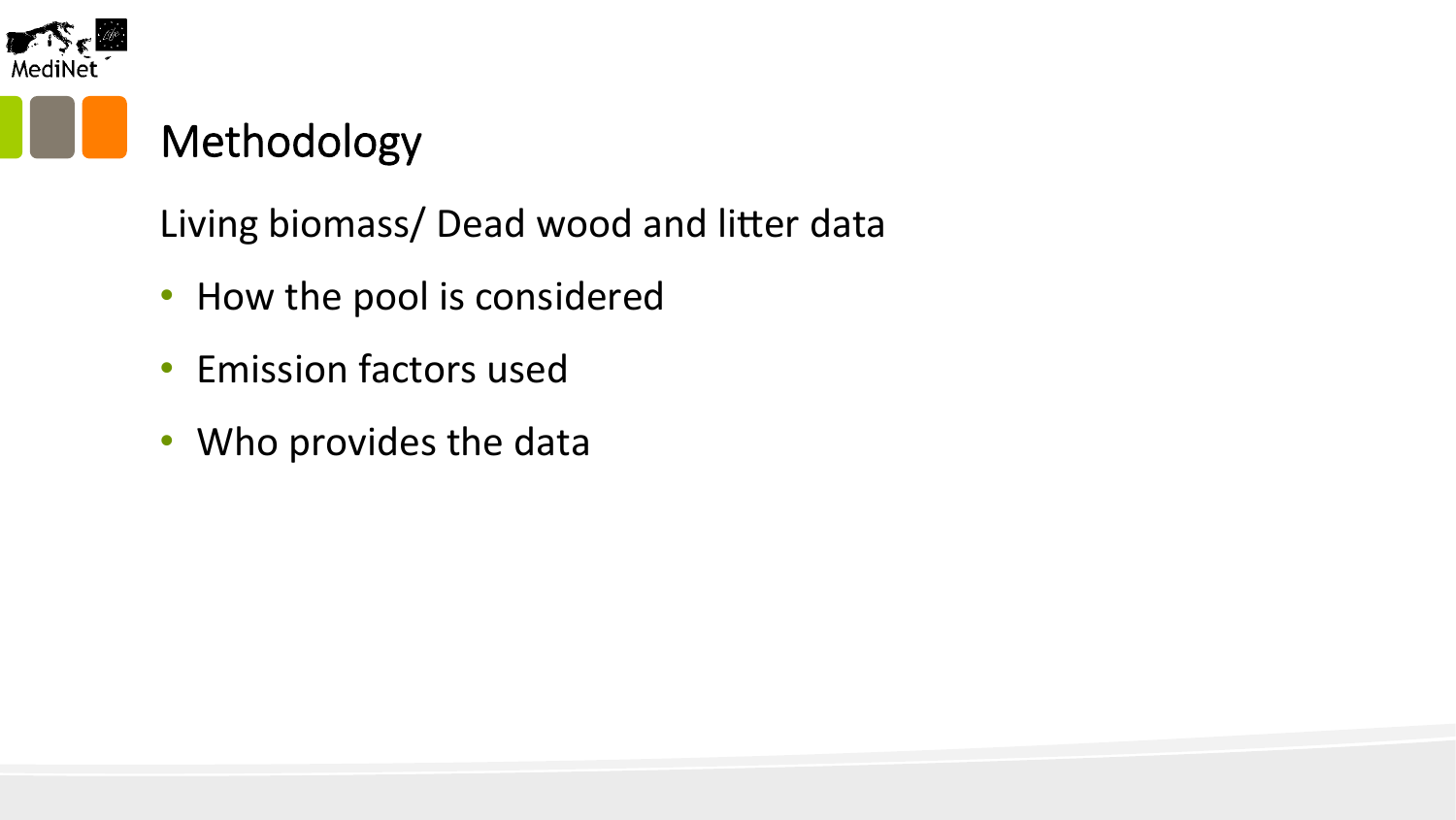# **Main Results and Conclusions**

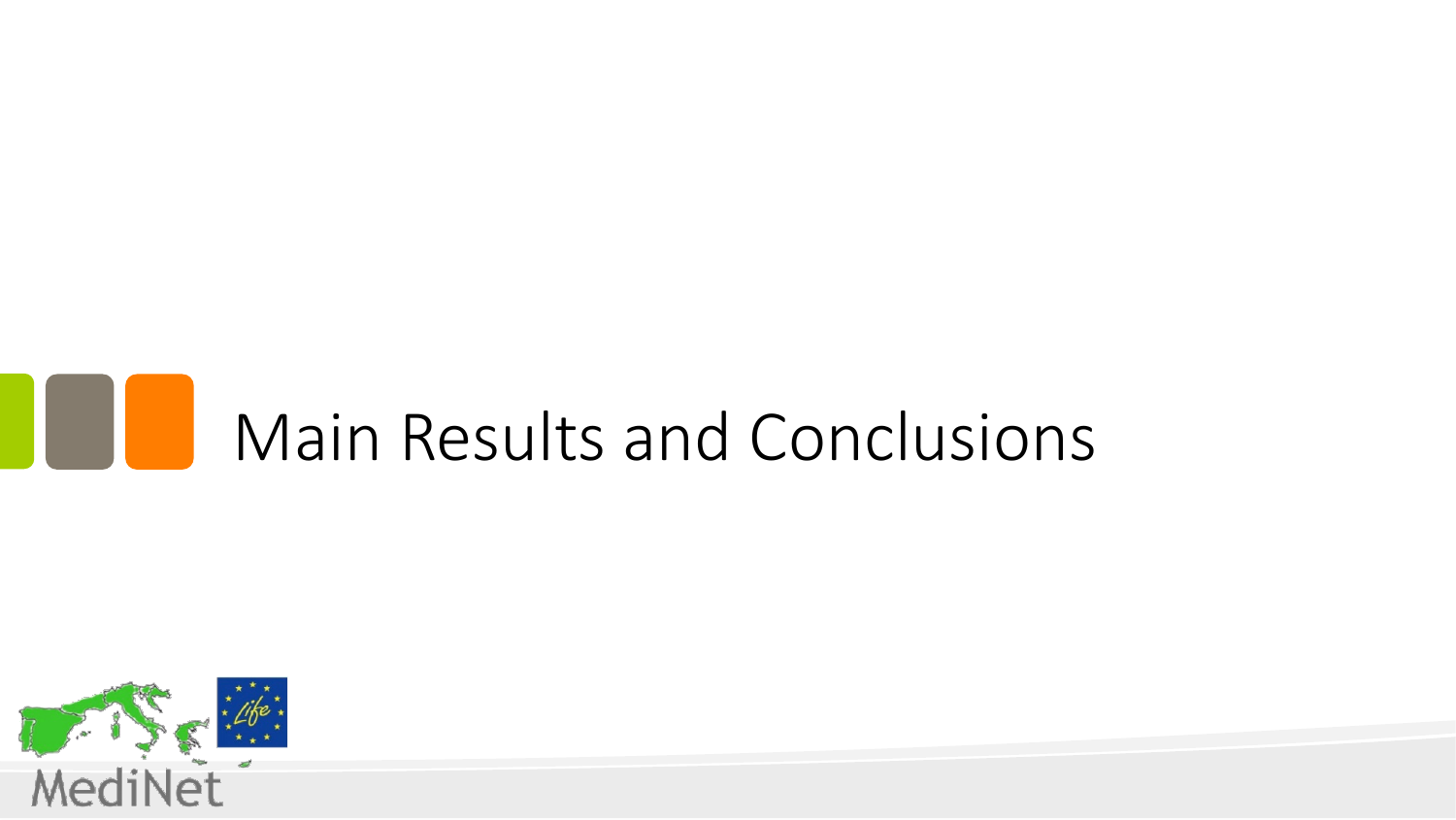

I.

# Stratification – Cropland

| <b>Cropland</b> | <b>Subcategories</b>                                                                 | <b>Countries</b>                                     |
|-----------------|--------------------------------------------------------------------------------------|------------------------------------------------------|
| More common     | <b>Annual crops</b><br>Perennial crops                                               | Croatia, France, Italy,<br><b>Malta and Slovenia</b> |
| More detailed   | <b>Annual crops</b><br>Vineyards<br>Olive<br>Fruit trees or other<br>permanent crops | Greece, Portugal and<br>Spain                        |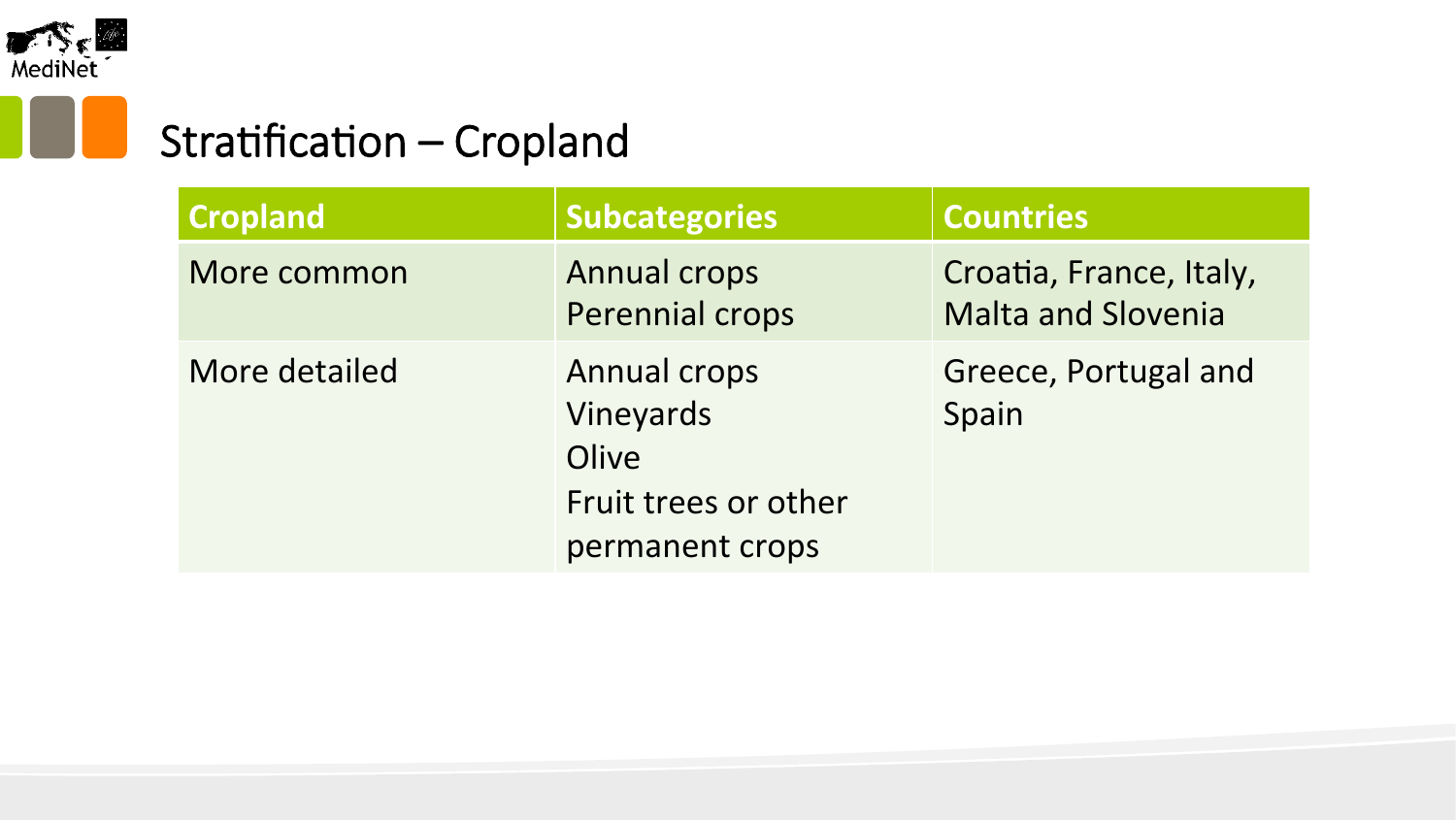

n l

### Stratification - Grassland

| Grassland     | <b>Subcategories</b>                     | <b>Countries</b>                                    |
|---------------|------------------------------------------|-----------------------------------------------------|
| More common   | Grassland                                | Croatia, Cyprus, France,<br><b>Greece and Malta</b> |
| More detailed | Non-woody grasslands<br>Woody grasslands | Italy, Portugal, Slovenia<br>and Spain              |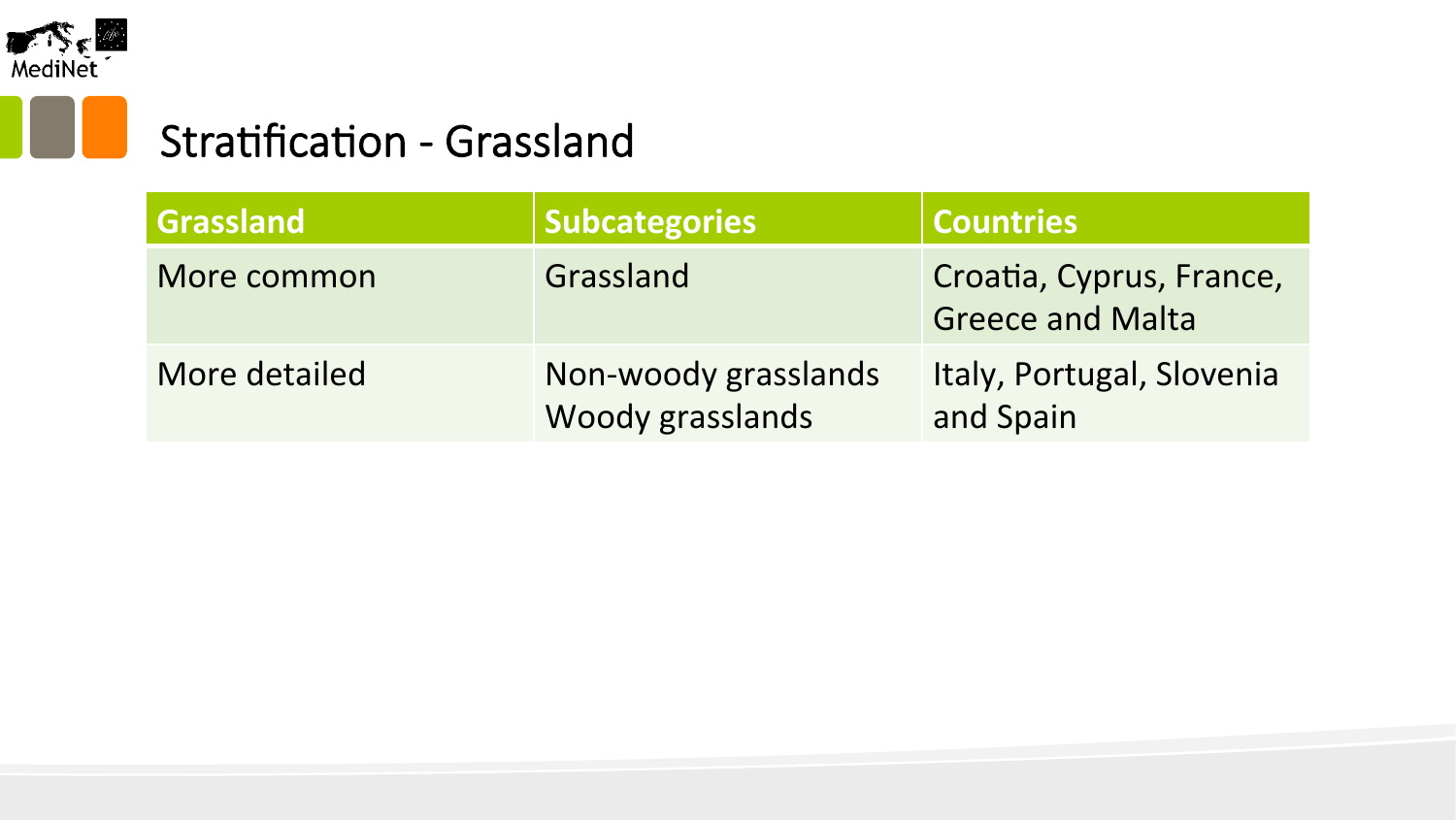

# **Activity data**

Geographical information

Most countries use CORINE Land Cover Maps

Main issues:

- Map production timing
- Minimum mapping unit
- Map legend
- Mapping management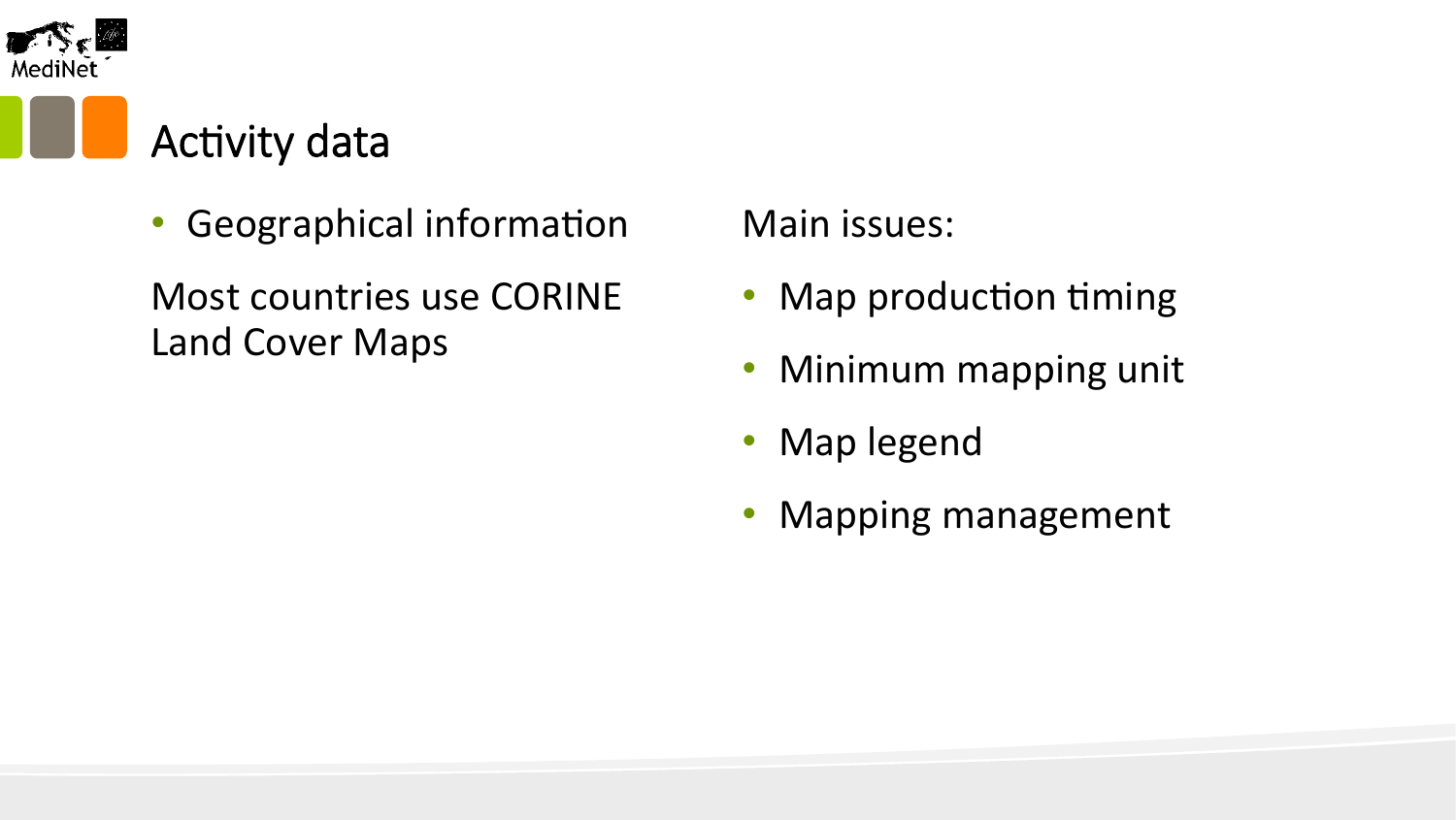

# **Activity data**

- **Statistical information**
- **Expert opinions**

Main issues of statistical data:

- Information source inconsistent over time
- Inconsistence data over time:
- Change in categories classification
- Inconsistency within same classification from year to year
- Difficulty in categorizing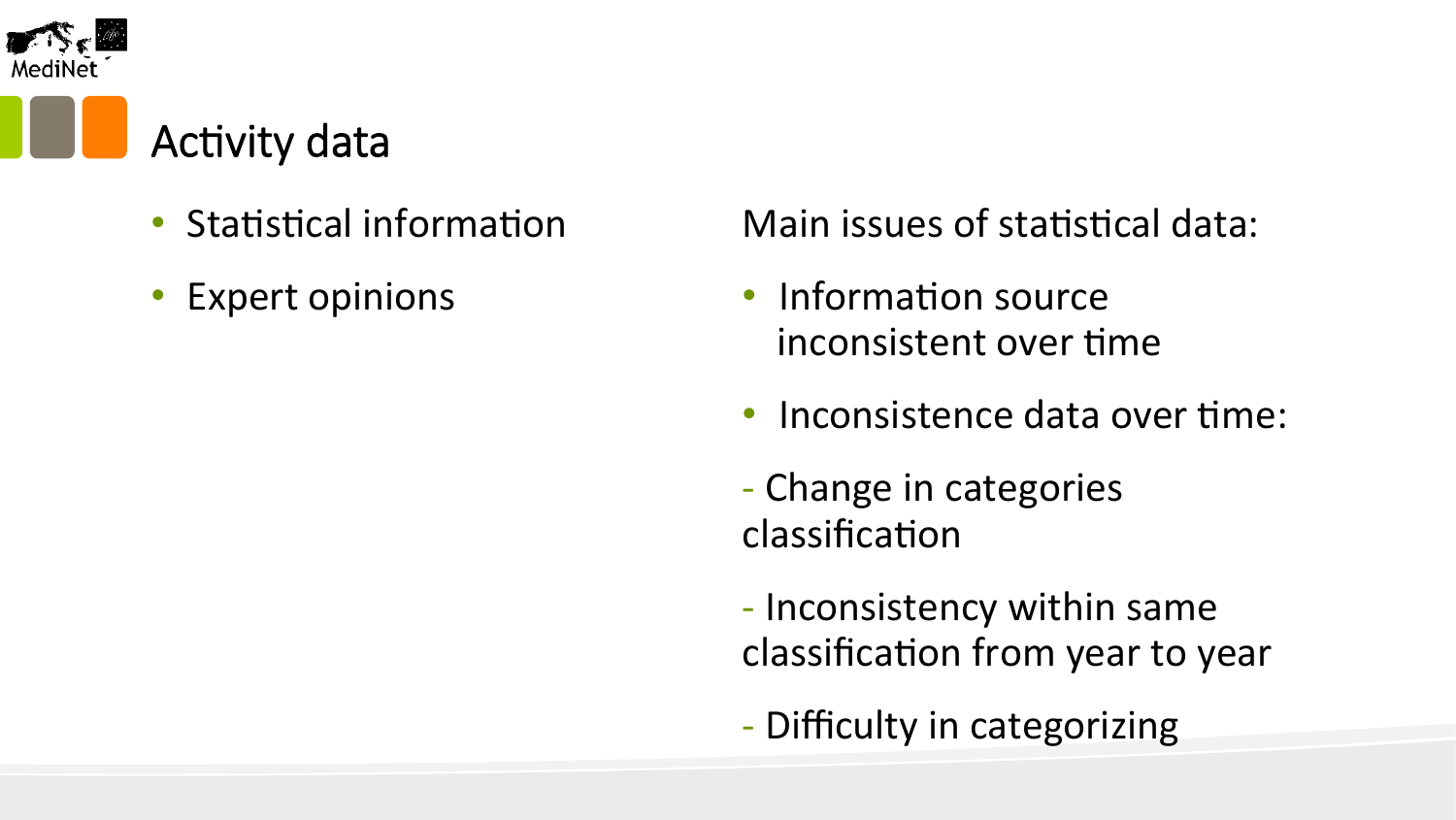

#### Living Biomass - Annual Crops

| <b>Annual Crops</b> | $\vert$ C stock                | <b>Countries</b> |
|---------------------|--------------------------------|------------------|
| Reports             | <b>Yield to Biomass</b>        | Croatia          |
| Reports             | <b>EMEP/EEA default values</b> | Portugal         |
| Not occurring       |                                | All the others   |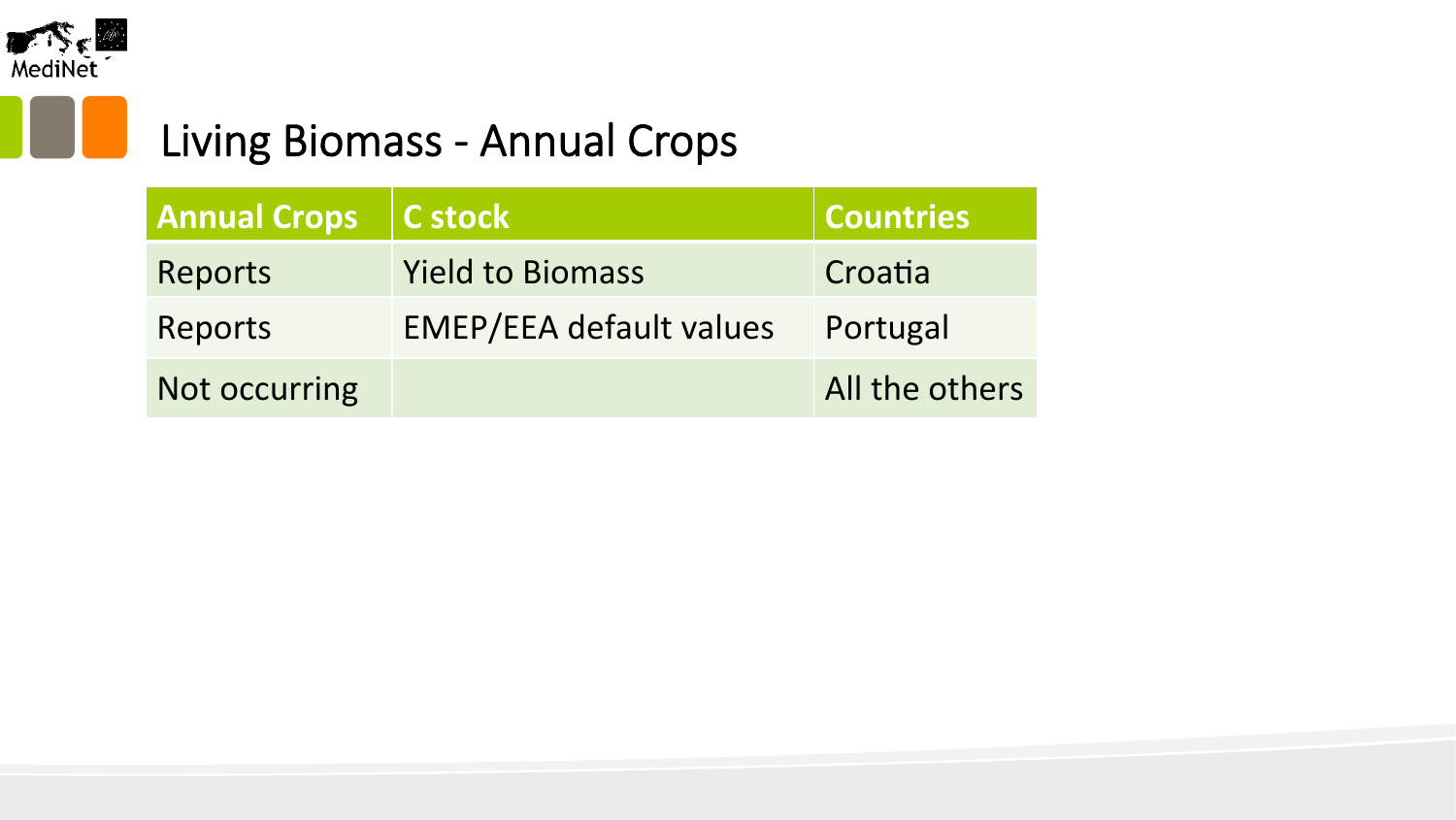

#### Living Biomass - Perennial crops

| Perennial crops   C stock |                            | <b>Countries</b>                |
|---------------------------|----------------------------|---------------------------------|
| <b>Reports</b>            | Country specific value     | <b>Greece and Spain</b>         |
| Reports                   | <b>Value from Spain</b>    | <b>Italy and Portugal</b>       |
| <b>Reports</b>            | <b>IPCC</b> default values | Croatia, France and<br>Slovenia |
| Reports                   | <b>JRC</b>                 | Malta                           |
| Not estimated             |                            | Cyprus                          |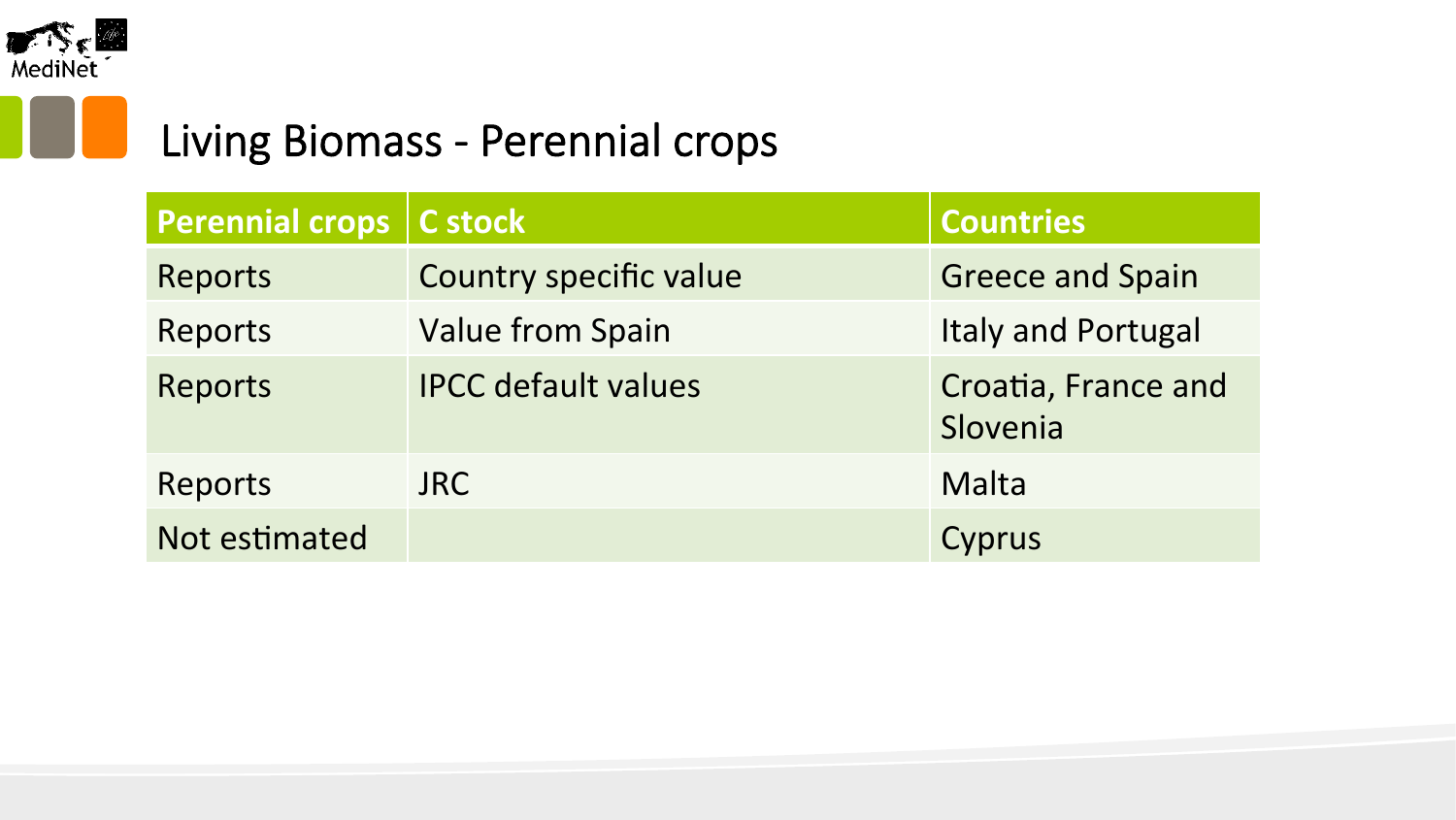

#### Living Biomass – Grassland/Shrublands

| Grassland/shrublands   C stock |                            | <b>Countries</b>                                   |
|--------------------------------|----------------------------|----------------------------------------------------|
| Reports                        |                            | Country specific values Greece, Italy and Portugal |
| Reports                        | <b>IPCC</b> default values | France                                             |
| Not estimate                   |                            | Cyprus, Malta, Slovenia and<br>Spain               |